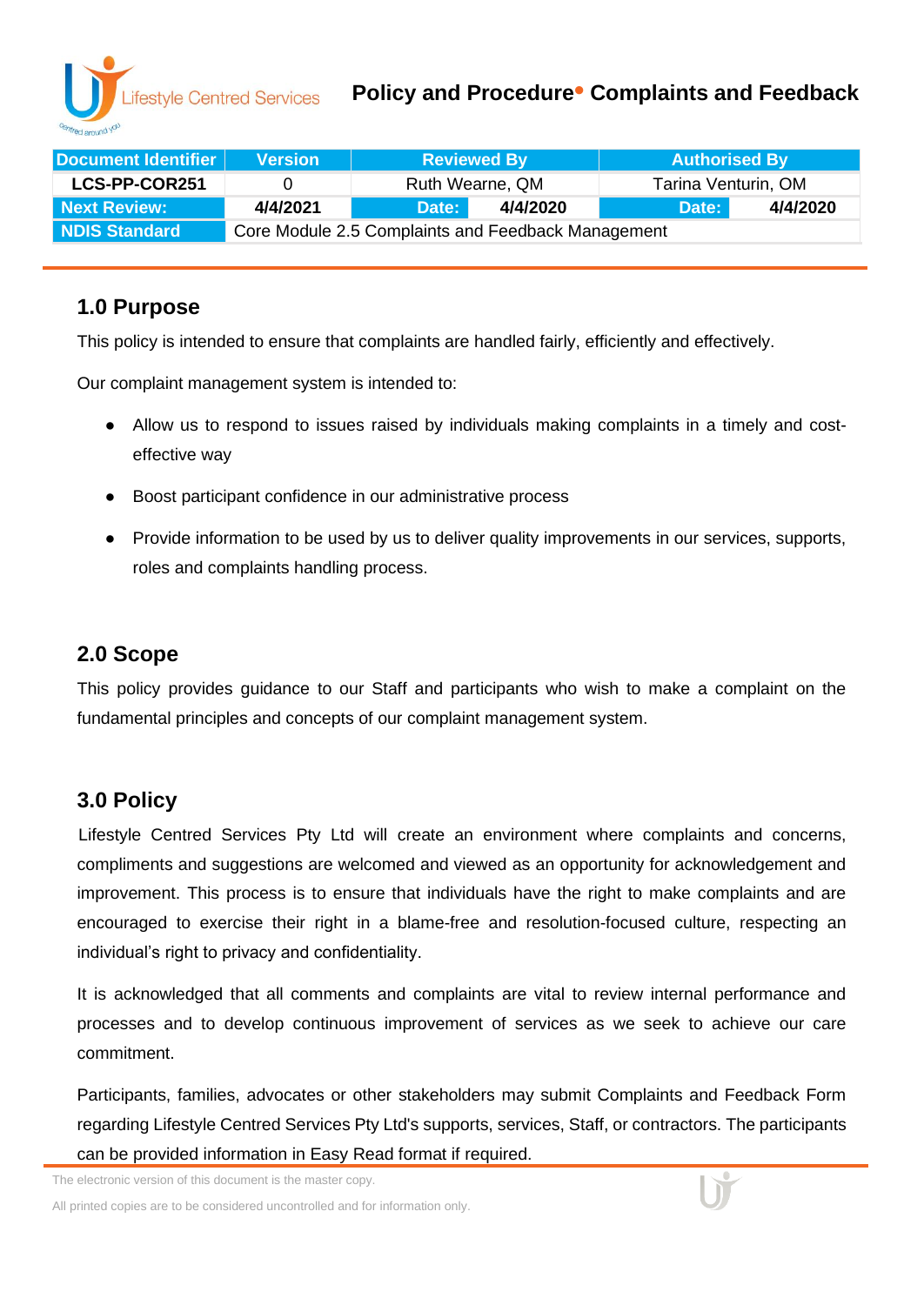### **Policy and Procedure• Complaints and Feedback**

| Document Identifier | <b>Version</b>                                     | <b>Reviewed By</b> |          | <b>Authorised By</b> |          |  |
|---------------------|----------------------------------------------------|--------------------|----------|----------------------|----------|--|
| LCS-PP-COR251       |                                                    | Ruth Wearne, QM    |          | Tarina Venturin, OM  |          |  |
| Next Review:        | 4/4/2021                                           | Date:              | 4/4/2020 | Date:                | 4/4/2020 |  |
| NDIS Standard       | Core Module 2.5 Complaints and Feedback Management |                    |          |                      |          |  |

It is our policy to follow the principles of procedural fairness and natural justice and comply with the requirements under the National Disability Insurance Scheme (Complaints Management and Resolution) Rules 2018.

Lifestyle Centred Services Pty Ltd maintains that complaints and feedback can be managed effectively through:

- Implementing an open and transparent complaint handling system
- Observing the principles of natural justice and compliance with relevant mandatory reporting under Australian law
- Committing to the right of stakeholders to complain either directly or through
- A representative
- Undertaking procedural fairness to reach a fair and correct decision
- Taking reasonable steps to inform the complainant of the NDIS commission complaints process, including the use of various communication means, e.g. Oral and written
- Maintaining complete confidentiality and privacy
- Abiding by the NDIS code of conduct
- Training Staff in our complaint process and the rights of all stakeholders to complain
- Considering all complaints seriously and respectfully
- Advising participants and Staff's of their rights to complain; informing them on how to make a complaint during assessment and orientation processes; including guidance on the complaint process outlined in the welcome information provided to participants
- Provision of support for people who may need assistance to make a complaint
- Protection of complainants against retribution or discrimination
- Prompt investigation and resolution of complaints

The electronic version of this document is the master copy.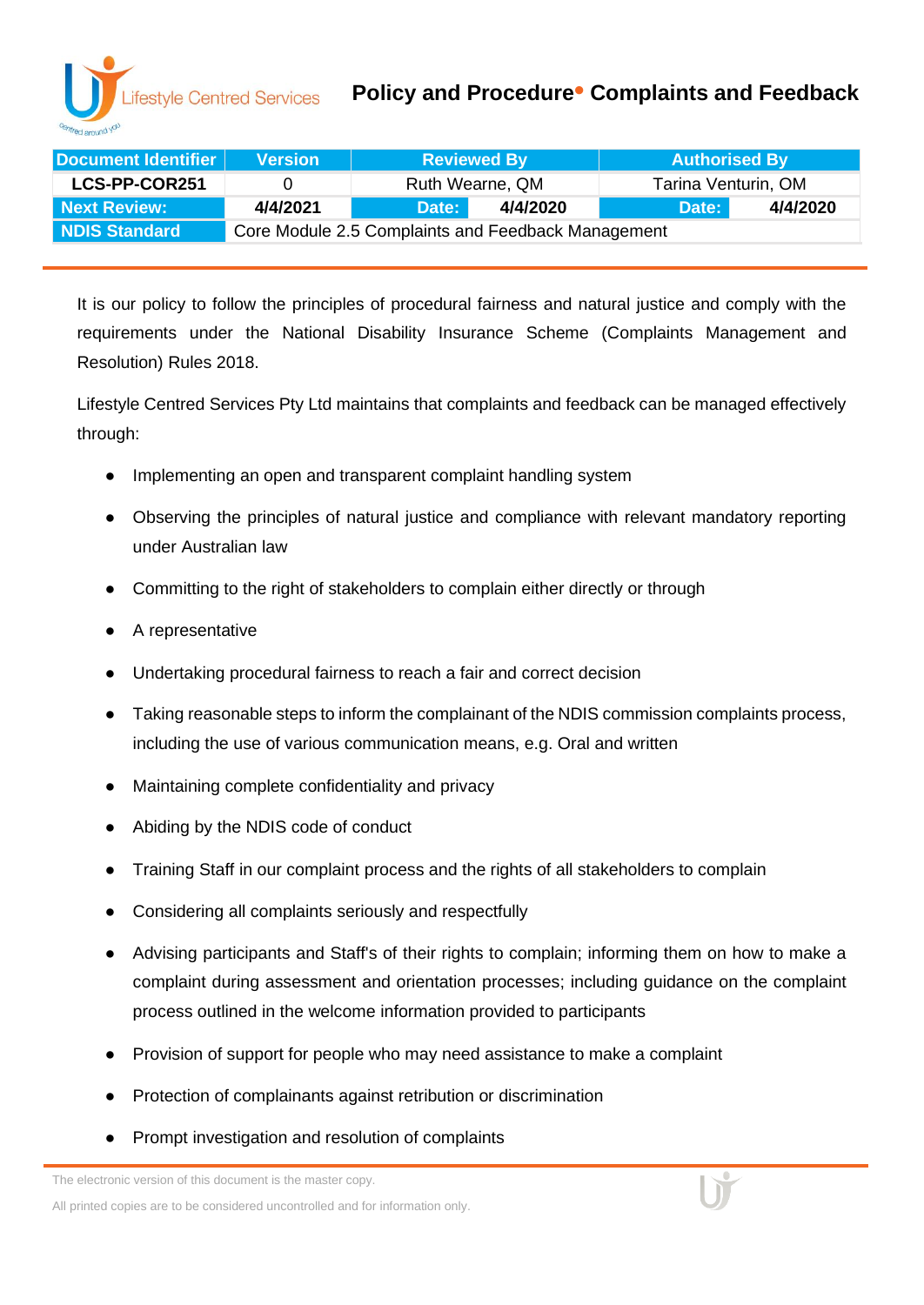### **Policy and Procedure• Complaints and Feedback**

| Document Identifier | <b>Version</b>                                     | <b>Reviewed By</b> |  | <b>Authorised By</b> |          |  |
|---------------------|----------------------------------------------------|--------------------|--|----------------------|----------|--|
| LCS-PP-COR251       | $\mathbf{U}$                                       | Ruth Wearne, QM    |  | Tarina Venturin, OM  |          |  |
| Next Review:        | 4/4/2021                                           | 4/4/2020<br>Date:  |  | Date:                | 4/4/2020 |  |
| NDIS Standard       | Core Module 2.5 Complaints and Feedback Management |                    |  |                      |          |  |

- Communicating and consulting with participants, family and advocates during the complaints process and providing feedback and resolutions
- Interpretation and application of policies and processes
- Providing opportunities for all parties to participate in the complaint resolution process
- Accepting Lifestyle Centred Services Pty Ltd and Staff accountability for actions and decisions taken due to a complaint
- Committing to resolve problems at the point of service or through referral to alternatives
- Committing to use complaints as a means of improving planning, delivery and review of services through our continuous improvement processes
- Referring complaints and feedback into our 'continuous improvement policy and procedure' auditing annually the 'complaints and feedback policy and procedure'.

# **4.0 Definition**

| <b>Terminology</b> | <b>Definition</b>                                                                                                         |
|--------------------|---------------------------------------------------------------------------------------------------------------------------|
| Complaint          | An expression of censure, discontent and<br>dissatisfaction or a circumstance regarded as a<br>cause for such expression. |

# **5.0 Procedure**

### **5.1 Complaint process**

Complaints and suggestions can be made by:

● Using the Complaints and Feedback Form

Contacting a member of Staff, verbally or in writing. The Staff member must offer to document the complaint on behalf of the participant if required and refer the matter to the Director

Contacting the Director, verbally or in writing

The electronic version of this document is the master copy.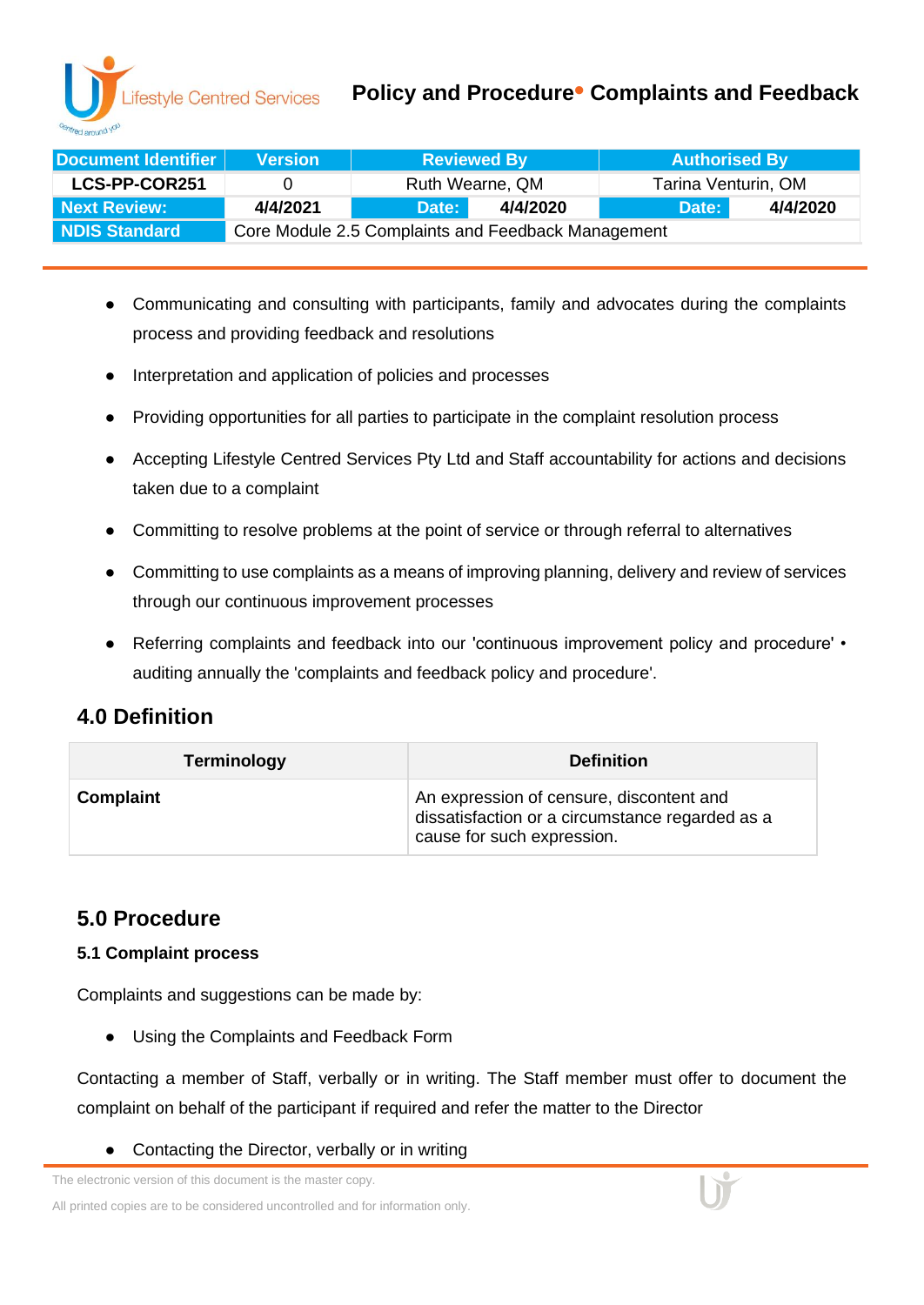## **Policy and Procedure• Complaints and Feedback**

| Document Identifier | <b>Version</b>                                     | <b>Reviewed By</b> |          | <b>Authorised By</b> |          |  |
|---------------------|----------------------------------------------------|--------------------|----------|----------------------|----------|--|
| LCS-PP-COR251       |                                                    | Ruth Wearne, QM    |          | Tarina Venturin, OM  |          |  |
| Next Review:        | 4/4/2021                                           | Date:              | 4/4/2020 | Date:                | 4/4/2020 |  |
| NDIS Standard       | Core Module 2.5 Complaints and Feedback Management |                    |          |                      |          |  |

- Responding to questionnaires and surveys
- Sending an email to our contact email
- Attending meetings/care conferences
- Contacting external complaint agencies, e.g. NDIS Quality and Safeguards Commission
- Communicating orally, in writing, or any other relevant means.

Complaints may be made by:

- **Staff**
- Participants
- Members of the general public
- **Advocates**
- Family members
- **Carers**
- Anonymous person/s.

Results are recorded in a Complaint Register which allows for input into our continuous improvement processes. The Continuous Improvement Register will be used to record improvements that are established after the finalisation of the complaint management process.

If a complaint is about:

- Support or services; the complaint will be dealt with by the Director
- Staff member/s; the complaint will be dealt with by the Director
- Director; an external person or body may be approached, e.g. NDIS Quality and Safeguards Commission.

The electronic version of this document is the master copy.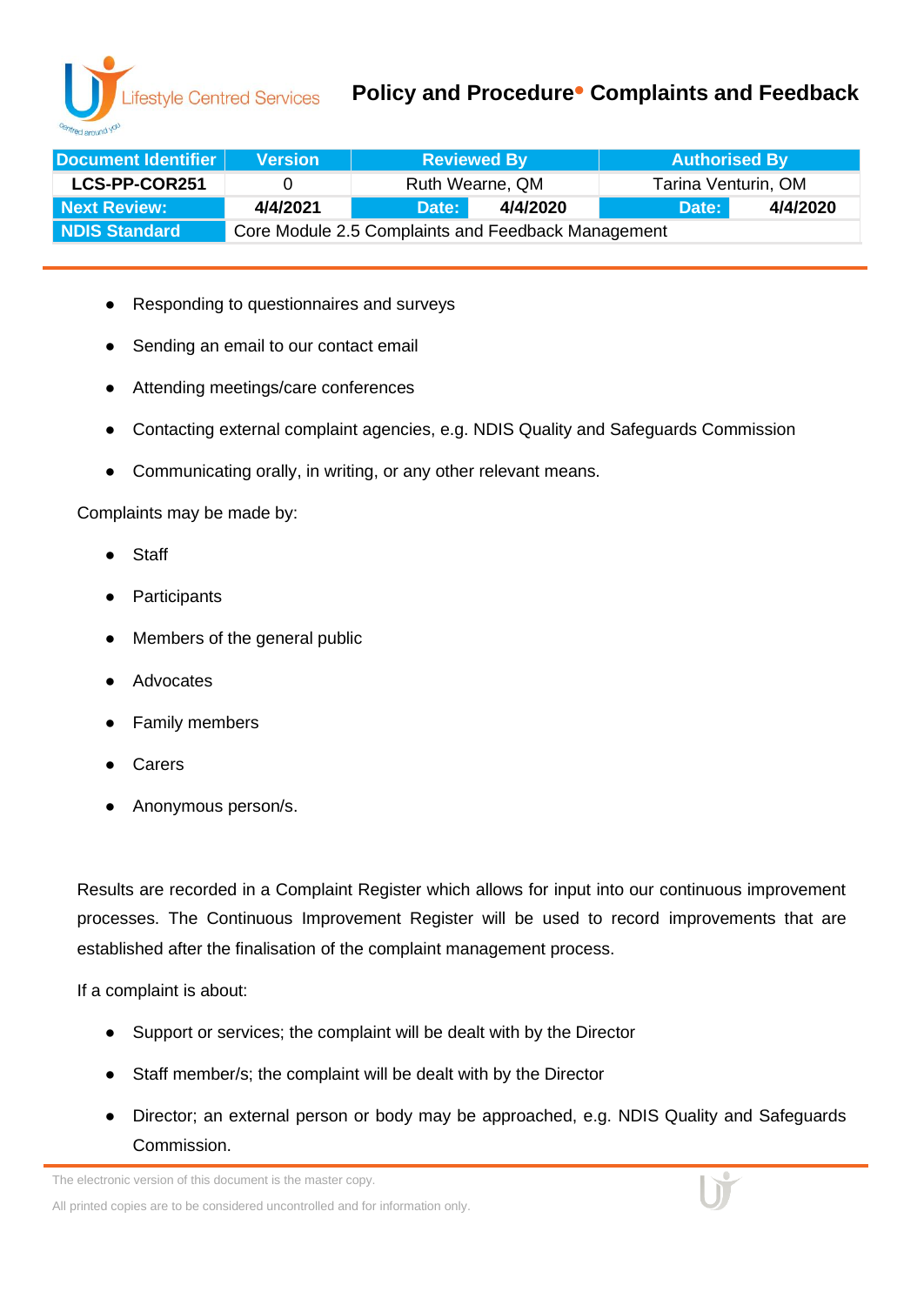### **Policy and Procedure• Complaints and Feedback**

| Document Identifier | <b>Version</b>                                     | <b>Reviewed By</b> |          | <b>Authorised By</b> |          |  |
|---------------------|----------------------------------------------------|--------------------|----------|----------------------|----------|--|
| LCS-PP-COR251       | $\mathbf{U}$                                       | Ruth Wearne, QM    |          | Tarina Venturin, OM  |          |  |
| Next Review:        | 4/4/2021                                           | Date:              | 4/4/2020 | Date:                | 4/4/2020 |  |
| NDIS Standard       | Core Module 2.5 Complaints and Feedback Management |                    |          |                      |          |  |

Staffs, participants, family and advocates, visiting health professionals and visitors are informed of our complaints process via:

- Participant welcome information
- Initial access to supports
- Staff orientation, induction and training
- **Meetings**
- Participant agreements
- Contractor agreements.

#### **5.2 Complaint management process**

The process and investigation must adhere to the principles of impartiality, privacy, confidentiality, transparency and timeliness. Complaints will not be discussed with anyone who does not have responsibility for resolving the issue. Lifestyle Centred Services Pty Ltd must take into consideration any cultural and linguistic needs of a participant and provide the relevant support mechanism such as an interpreter or similar.

#### *Step 1. Acknowledge*

1. Acknowledge all complaints quickly, within one (1) working day, where possible.

#### *Step 2. Review of the complaint*

- 1) Consult with the participant regarding their desired outcome.
- 2) Inform the complainant of support regarding:

The electronic version of this document is the master copy.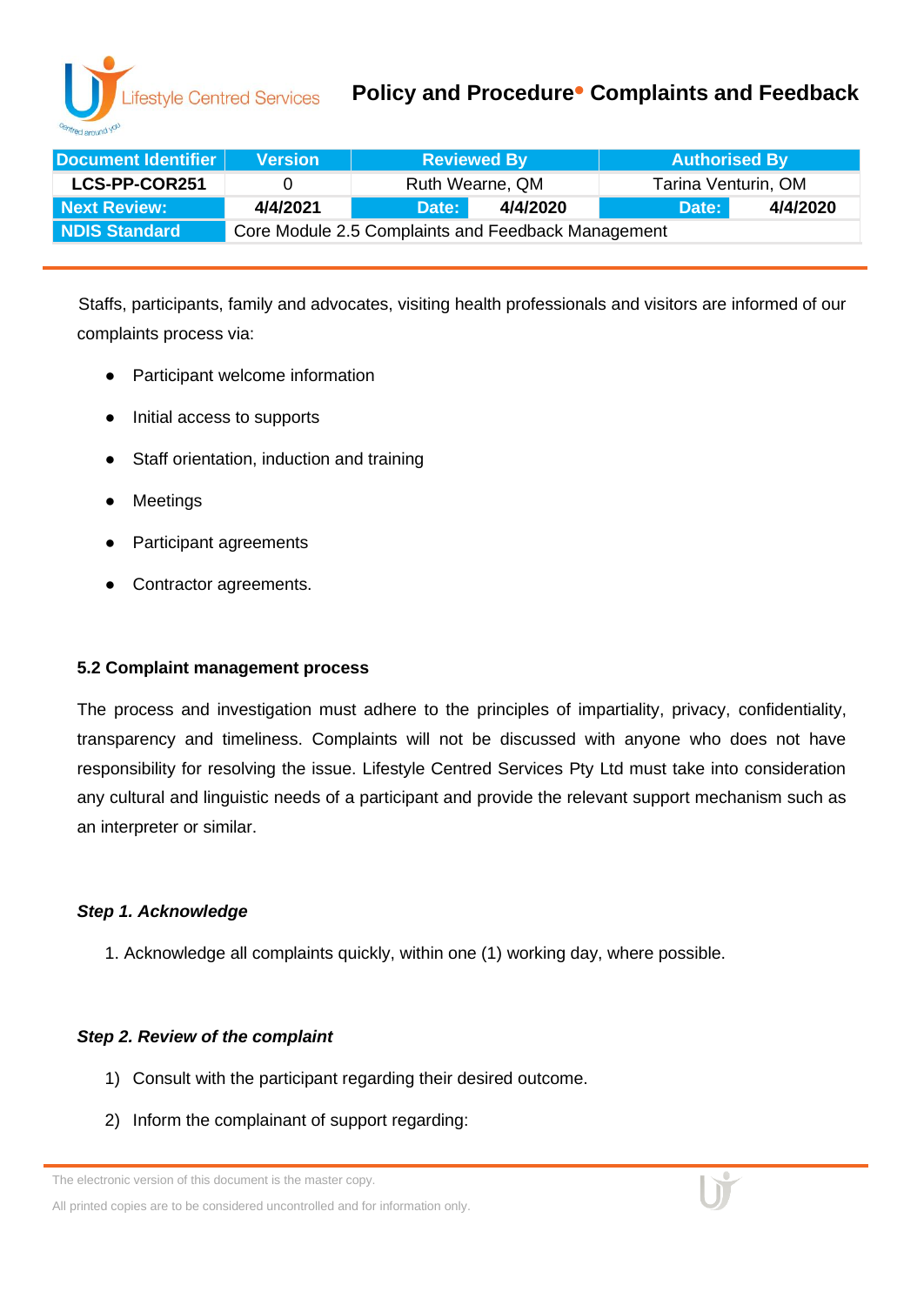## **Policy and Procedure• Complaints and Feedback**

| Document Identifier | <b>Version</b>                                     | <b>Reviewed By</b> |          | <b>Authorised By</b> |          |  |  |
|---------------------|----------------------------------------------------|--------------------|----------|----------------------|----------|--|--|
| LCS-PP-COR251       | $\mathbf{U}$                                       | Ruth Wearne, QM    |          | Tarina Venturin, OM  |          |  |  |
| Next Review:        | 4/4/2021                                           | Date:              | 4/4/2020 | Date:                | 4/4/2020 |  |  |
| NDIS Standard       | Core Module 2.5 Complaints and Feedback Management |                    |          |                      |          |  |  |

- a) Their right to an advocate and interpreter
- b) Stages of decision-making
- c) Mechanisms to protect privacy
- d) Their right to complain to the NDIS quality and safeguards commission
- e) Progress and outcomes.
- 3) Determine the type of complaint, i.e. service, support or process.
- 4) Notify the complainant of each stage of their complaint.
- 5) If a meeting is required, it will be held in a safe environment that has been determined by the complainant and at a time relevant to the participant.
	- a) Where the complainant is a recipient of disability services under the NDIS, check the participant record for a preferred contact for complaints; ask the participant if they would like to nominate a contact from one of the Lifestyle Centred Services Pty Ltd's persons assigned to handle complaints.

#### *Step 3. Assessing the complaint*

- 1. When assessing a complaint, Director, or their delegate, must prioritise the complaint and determine a resolution pathway (where required).
- 2. After the pathway is established, the complaint will be investigated.

#### *Step 4. Investigation and decision process*

- 1. At the time of lodging the complaint the Director should determine if it is practicable to find an immediate resolution.
- 2. The Director must keep the complainant informed about the complaint.

The electronic version of this document is the master copy.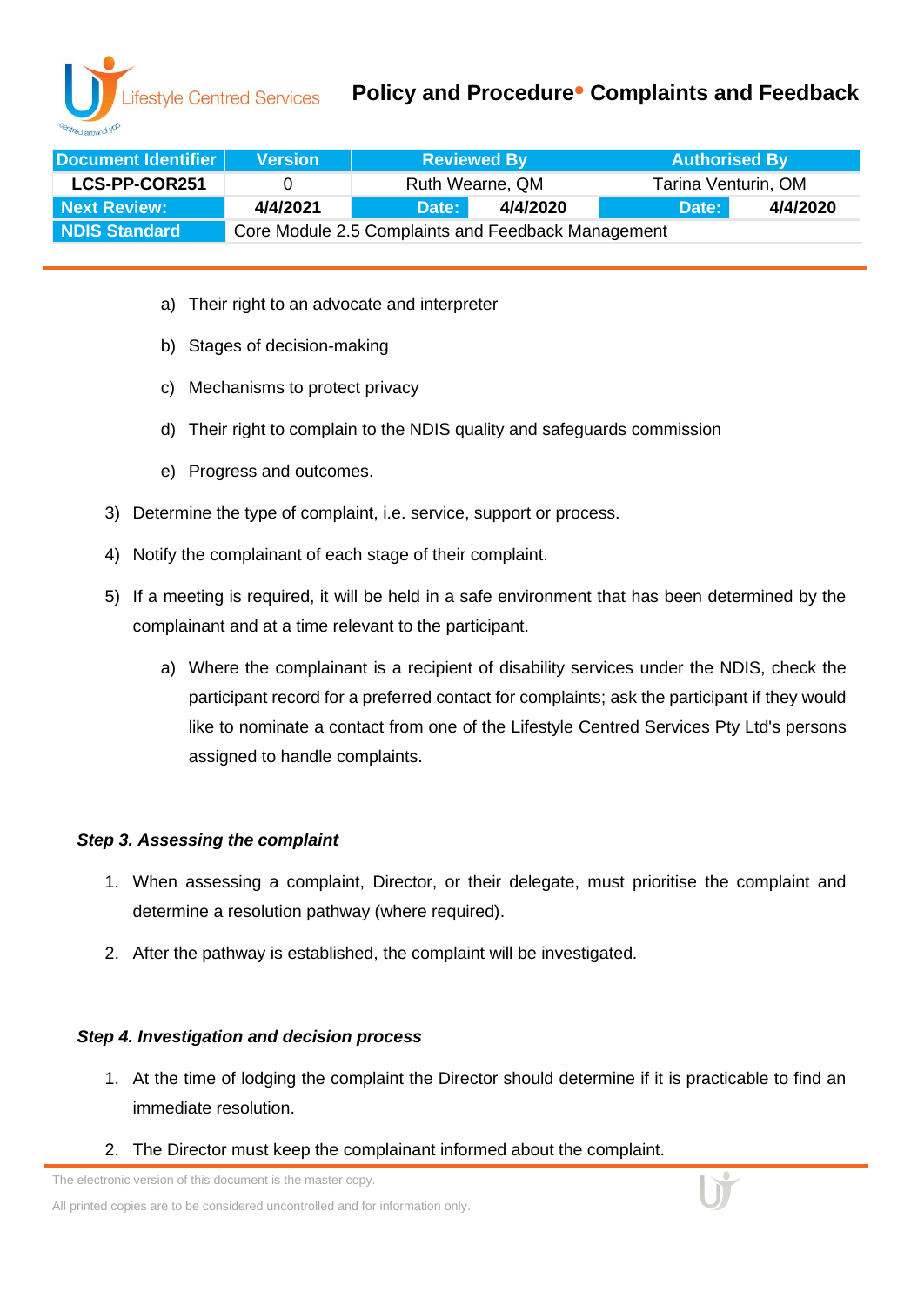### **Policy and Procedure• Complaints and Feedback**

| Document Identifier | <b>Version</b>                                     | <b>Reviewed By</b> |          | <b>Authorised By</b> |          |  |
|---------------------|----------------------------------------------------|--------------------|----------|----------------------|----------|--|
| LCS-PP-COR251       |                                                    | Ruth Wearne, QM    |          | Tarina Venturin, OM  |          |  |
| Next Review:        | 4/4/2021                                           | Date:              | 4/4/2020 | Date:                | 4/4/2020 |  |
| NDIS Standard       | Core Module 2.5 Complaints and Feedback Management |                    |          |                      |          |  |

- 3. Consult with the complainant to gather information about the underlying issue.
- 4. Analyse antecedents and underlying issues when determining a decision.
- 5. Written responses must be approved by Director before being sent out.
- 6. Respond to the complainant with a clear decision.

#### *Step 5. After the decision*

- 1. After investigation and a satisfactory response has been documented, the Director will:
	- a. Inform the complainant/s of the decision, including the reason for the decision, and provide options for reviewing the decision
	- b. Ensure that the complaint investigation is satisfactorily completed
	- c. Determine if the complainant is satisfied with the outcome
	- d. Follow up and consult with complainant/s about any concerns
	- e. Ascertain preventative actions and continuous improvement
	- f. Consider if there are any systemic issues that need addressing
	- g. Record the information about the complaint in the complaint register
	- h. Record the details of the improvement stemming from a complaint in the continuous improvement register, if required.
- 2. The complaint resolution will be monitored according to the audit schedule and feedback will be provided to the complainant personally.

#### **5.3 Documentation**

All complaints will be recorded in a Complaint Register.

The electronic version of this document is the master copy.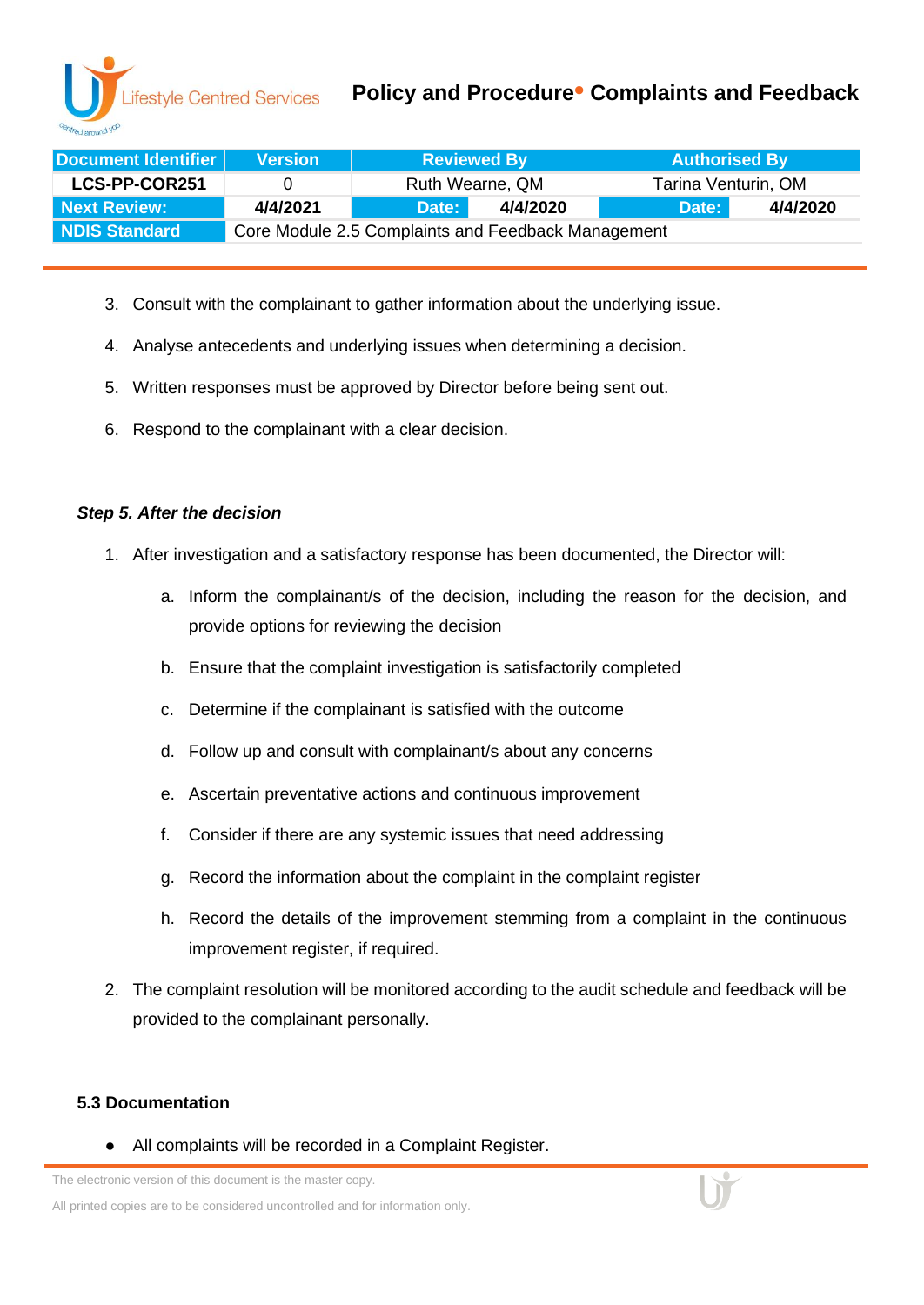

## **Policy and Procedure• Complaints and Feedback**

| Document Identifier | <b>Version</b>                                     | <b>Reviewed By</b> |          | <b>Authorised By</b> |          |  |
|---------------------|----------------------------------------------------|--------------------|----------|----------------------|----------|--|
| LCS-PP-COR251       |                                                    | Ruth Wearne, QM    |          | Tarina Venturin, OM  |          |  |
| Next Review:        | 4/4/2021                                           | Date:              | 4/4/2020 | Date:                | 4/4/2020 |  |
| NDIS Standard       | Core Module 2.5 Complaints and Feedback Management |                    |          |                      |          |  |

- Information in the register will include:
	- Complaint details
	- Identified issues
	- Actions undertaken to resolve the complaint
	- Outcome of the complaint.
- All documents, including Complaint and Feedback forms, are to be uploaded into the computer system.
- Copies of any information provided to the complainant are stored in the file.
- A copy of all complaint documents is retained in the file for seven (7) years from the day of record.
- Statistical and other information will be collected to:
	- Review issues raised
	- Identify and address systematic issues
	- Report information to the Commissioner, if requested by the NDIS Quality and Safeguards Commissioner.
- A policy review will occur if there are legislative changes or when determined by a regular or annual review.

#### **5.4 Unresolved complaints**

Unresolved complaints will be referred to the Director for investigation and resolution. Should the complaint not be resolved to the complainant's satisfaction, the complaint will be escalated to a person nominated by the complainant (with the complainant's permission).

When complaints cannot be resolved internally, the complainant may be referred to:

The electronic version of this document is the master copy.